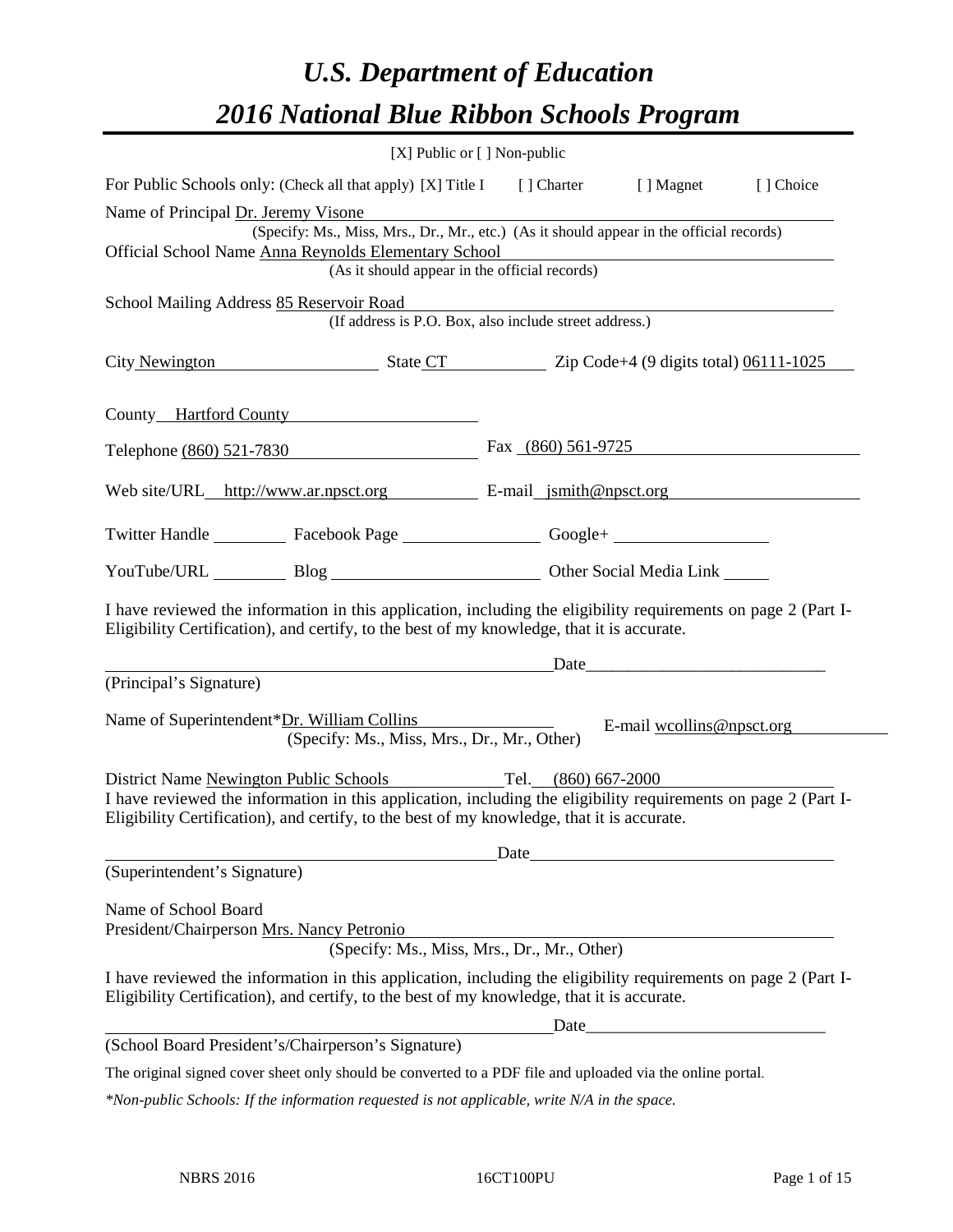The signatures on the first page of this application (cover page) certify that each of the statements below, concerning the school's eligibility and compliance with U.S. Department of Education and National Blue Ribbon Schools requirements, are true and correct.

- 1. The school configuration includes one or more of grades K-12. (Schools on the same campus with one principal, even a K-12 school, must apply as an entire school.)
- 2. The public school has met their state's accountability requirements (i.e., avoided sanctions) in participation, performance in reading (or English language arts) and mathematics, and other academic indicators (i.e., attendance rate and graduation rate) using the most recent accountability results available for the year prior to nomination.
- 3. To meet final eligibility, a public school must meet the state's accountability requirements (i.e., avoided sanctions) in participation, performance in reading (or English language arts) and mathematics, and other academic indicators (i.e., attendance rate and graduation rate) for the year in which they are nominated (2015-2016) and be certified by the state representative. Any status appeals must be resolved at least two weeks before the awards ceremony for the school to receive the award.
- 4. If the school includes grades 7 or higher, the school must have foreign language as a part of its curriculum.
- 5. The school has been in existence for five full years, that is, from at least September 2010 and each tested grade must have been part of the school for the past three years.
- 6. The nominated school has not received the National Blue Ribbon Schools award in the past five years: 2011, 2012, 2013, 2014, or 2015.
- 7. The nominated school has no history of testing irregularities, nor have charges of irregularities been brought against the school at the time of nomination. The U.S. Department of Education reserves the right to disqualify a school's application and/or rescind a school's award if irregularities are later discovered and proven by the state.
- 8. The nominated school or district is not refusing Office of Civil Rights (OCR) access to information necessary to investigate a civil rights complaint or to conduct a district-wide compliance review.
- 9. The OCR has not issued a violation letter of findings to the school district concluding that the nominated school or the district as a whole has violated one or more of the civil rights statutes. A violation letter of findings will not be considered outstanding if OCR has accepted a corrective action plan from the district to remedy the violation.
- 10. The U.S. Department of Justice does not have a pending suit alleging that the nominated school or the school district as a whole has violated one or more of the civil rights statutes or the Constitution's equal protection clause.
- 11. There are no findings of violations of the Individuals with Disabilities Education Act in a U.S. Department of Education monitoring report that apply to the school or school district in question; or if there are such findings, the state or district has corrected, or agreed to correct, the findings.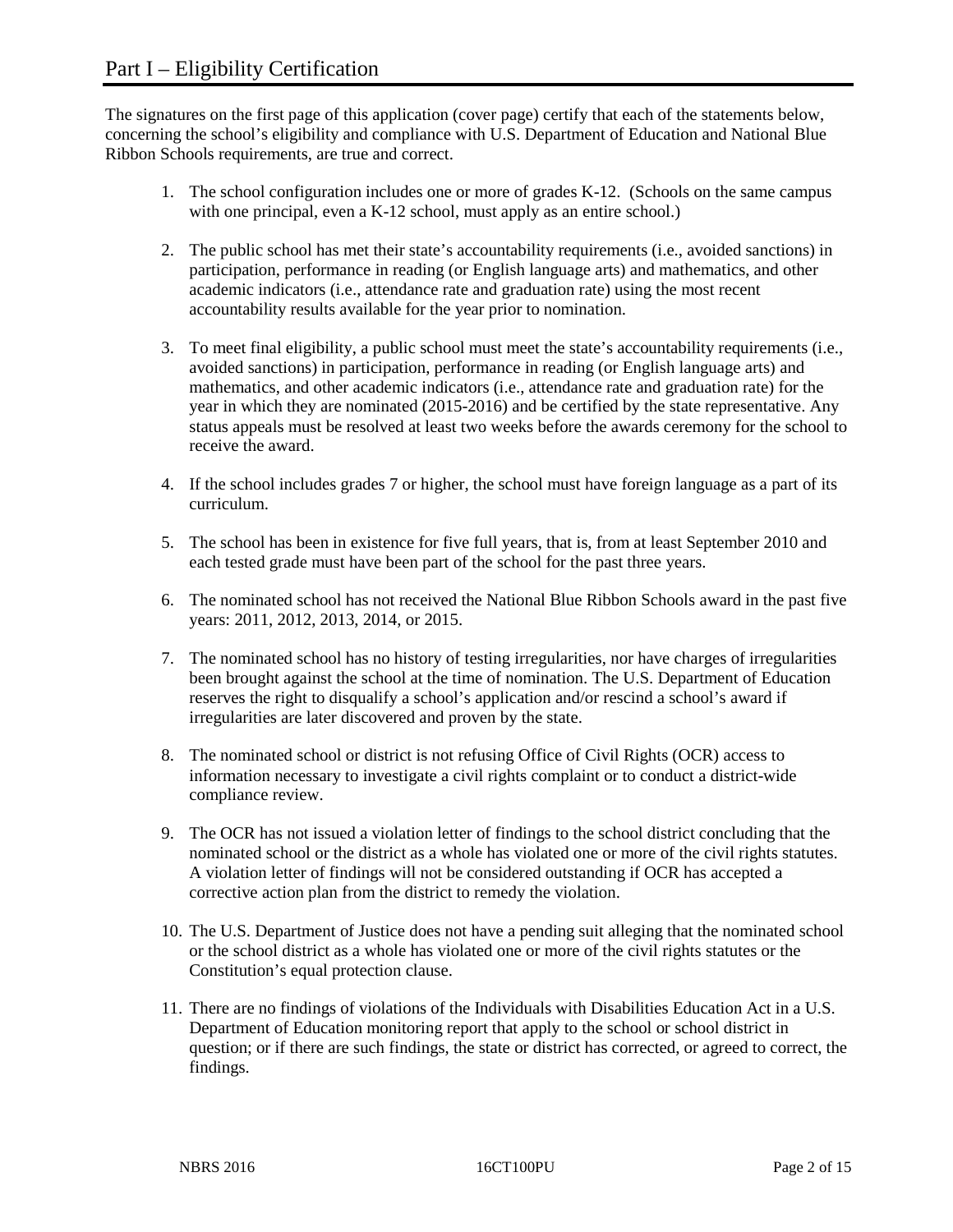# **Data should be provided for the most recent school year (2015-2016) unless otherwise stated.**

# **DISTRICT**

1. Number of schools in the district  $\frac{4}{4}$  Elementary schools (includes K-8) (per district designation): 2 Middle/Junior high schools 1 High schools 0 K-12 schools

7 TOTAL

**SCHOOL** (To be completed by all schools)

- 2. Category that best describes the area where the school is located:
	- [] Urban or large central city [ ] Suburban with characteristics typical of an urban area [X] Suburban [ ] Small city or town in a rural area [ ] Rural
- 3. Number of students as of October 1, 2015 enrolled at each grade level or its equivalent in applying school:

| Grade                           | # of         | # of Females | <b>Grade Total</b> |
|---------------------------------|--------------|--------------|--------------------|
|                                 | <b>Males</b> |              |                    |
| <b>PreK</b>                     | 15           | 9            | 24                 |
| $\mathbf K$                     | 36           | 52           | 88                 |
| $\mathbf{1}$                    | 39           | 42           | 81                 |
| $\overline{2}$                  | 51           | 40           | 91                 |
| 3                               | 49           | 54           | 103                |
| 4                               | 39           | 47           | 86                 |
| 5                               | 0            | 0            | $\Omega$           |
| 6                               | 0            | 0            | 0                  |
| 7                               | 0            | 0            | 0                  |
| 8                               | $\theta$     | $\theta$     | 0                  |
| 9                               | 0            | 0            | 0                  |
| 10                              | 0            | $\Omega$     | 0                  |
| 11                              | 0            | 0            | 0                  |
| 12 or higher                    | 0            | 0            | 0                  |
| <b>Total</b><br><b>Students</b> | 229          | 244          | 473                |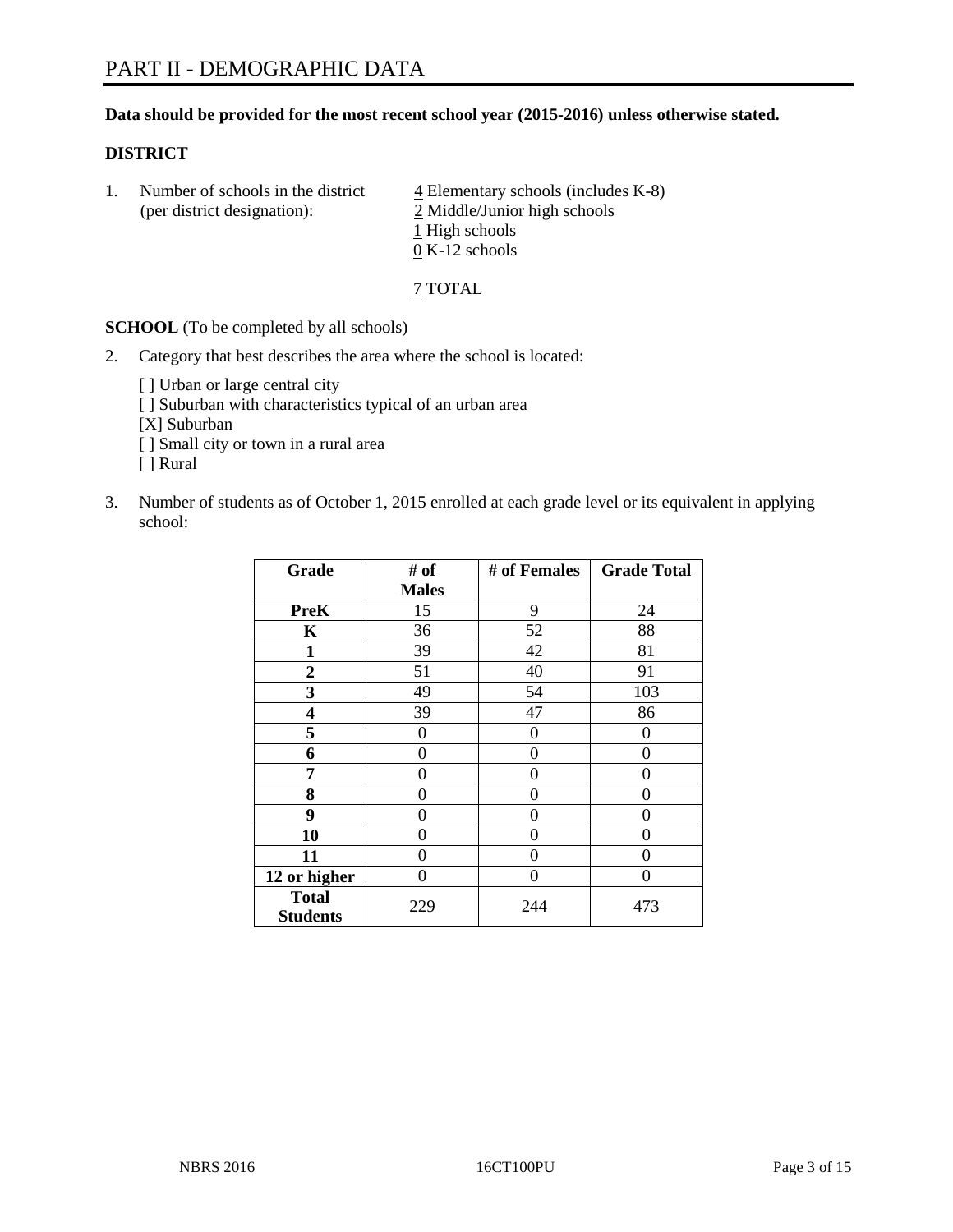the school: 12 % Asian

4. Racial/ethnic composition of  $\underline{0}$  % American Indian or Alaska Native 3 % Black or African American 19 % Hispanic or Latino 0 % Native Hawaiian or Other Pacific Islander 62 % White 4 % Two or more races **100 % Total**

(Only these seven standard categories should be used to report the racial/ethnic composition of your school. The Final Guidance on Maintaining, Collecting, and Reporting Racial and Ethnic Data to the U.S. Department of Education published in the October 19, 2007 *Federal Register* provides definitions for each of the seven categories.)

5. Student turnover, or mobility rate, during the  $2014 - 2015$  school year:  $7\%$ 

This rate should be calculated using the grid below. The answer to (6) is the mobility rate.

| <b>Steps For Determining Mobility Rate</b>         | Answer |  |
|----------------------------------------------------|--------|--|
| (1) Number of students who transferred to          |        |  |
| the school after October 1, 2014 until the         | 25     |  |
| end of the 2014-2015 school year                   |        |  |
| (2) Number of students who transferred             |        |  |
| <i>from</i> the school after October 1, 2014 until | 6      |  |
| the end of the 2014-2015 school year               |        |  |
| (3) Total of all transferred students [sum of      | 31     |  |
| rows $(1)$ and $(2)$ ]                             |        |  |
| (4) Total number of students in the school as      | 456    |  |
| of October 1, 2014                                 |        |  |
| $(5)$ Total transferred students in row $(3)$      | 0.068  |  |
| divided by total students in row (4)               |        |  |
| $(6)$ Amount in row $(5)$ multiplied by 100        |        |  |

6. English Language Learners (ELL) in the school:  $8\%$ 

38 Total number ELL

Specify each non-English language represented in the school (separate languages by commas): Chinese, Filipino, Malayalam, Polish, Portuguese, Russian, Spanish, Urdu, and Vietnamese

- 7. Students eligible for free/reduced-priced meals: 22 % Total number students who qualify: 106
- 8. Students receiving special education services: 13 %

60 Total number of students served

Indicate below the number of students with disabilities according to conditions designated in the Individuals with Disabilities Education Act. Do not add additional conditions. It is possible that students may be classified in more than one condition.

| 5 Autism                | 0 Orthopedic Impairment                 |
|-------------------------|-----------------------------------------|
| 0 Deafness              | 8 Other Health Impaired                 |
| 0 Deaf-Blindness        | 7 Specific Learning Disability          |
| 0 Emotional Disturbance | 18 Speech or Language Impairment        |
| 1 Hearing Impairment    | 0 Traumatic Brain Injury                |
| 3 Mental Retardation    | 0 Visual Impairment Including Blindness |
| 1 Multiple Disabilities | 17 Developmentally Delayed              |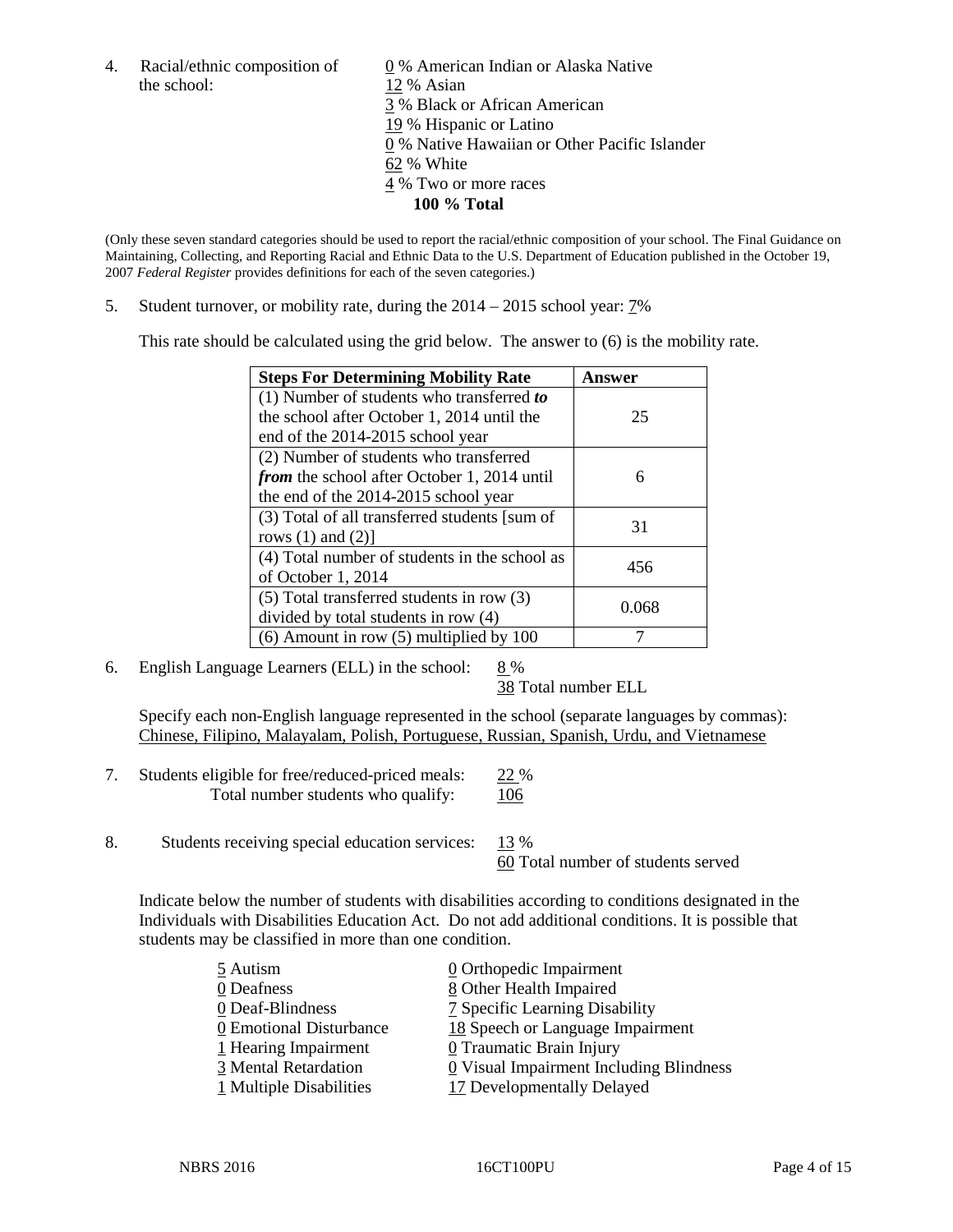- 9. Number of years the principal has been in her/his position at this school:  $6$
- 10. Use Full-Time Equivalents (FTEs), rounded to nearest whole numeral, to indicate the number of school staff in each of the categories below:

|                                       | <b>Number of Staff</b>      |
|---------------------------------------|-----------------------------|
| Administrators                        |                             |
| Classroom teachers                    | 22                          |
| Resource teachers/specialists         |                             |
| e.g., reading, math, science, special | 19                          |
| education, enrichment, technology,    |                             |
| art, music, physical education, etc.  |                             |
| Paraprofessionals                     | 22                          |
| Student support personnel             |                             |
| e.g., guidance counselors, behavior   |                             |
| interventionists, mental/physical     |                             |
| health service providers,             | $\mathcal{D}_{\mathcal{A}}$ |
| psychologists, family engagement      |                             |
| liaisons, career/college attainment   |                             |
| coaches, etc.                         |                             |

- 11. Average student-classroom teacher ratio, that is, the number of students in the school divided by the FTE of classroom teachers, e.g.,  $22:1$  22:1
- 12. Show daily student attendance rates. Only high schools need to supply yearly graduation rates.

| <b>Required Information</b> | 2014-2015 | 2013-2014 l | 2012-2013 | 2011-2012 | 2010-201 |
|-----------------------------|-----------|-------------|-----------|-----------|----------|
| Daily student attendance    | 97%       | 97%         | 97%       | 96%       | 96%      |
| High school graduation rate | 9%        | 0%          | 0%        | 9%        | 0%       |

# 13. **For high schools only, that is, schools ending in grade 12 or higher.**

Show percentages to indicate the post-secondary status of students who graduated in Spring 2015.

| <b>Post-Secondary Status</b>                  |    |
|-----------------------------------------------|----|
| Graduating class size                         |    |
| Enrolled in a 4-year college or university    | 0% |
| Enrolled in a community college               | 0% |
| Enrolled in career/technical training program | 0% |
| Found employment                              | 0% |
| Joined the military or other public service   | 0% |
| Other                                         | 0/ |

14. Indicate whether your school has previously received a National Blue Ribbon Schools award. Yes X No

If yes, select the year in which your school received the award. 1993

15. In a couple of sentences, provide the school's mission or vision statement.

Partnering with families and community, we strive for rigorous, relevant learning within a safe and supportive environment. We seek problem solvers and creative, critical thinkers.

16. **For public schools only**, if the school is a magnet, charter, or choice school, explain how students are chosen to attend.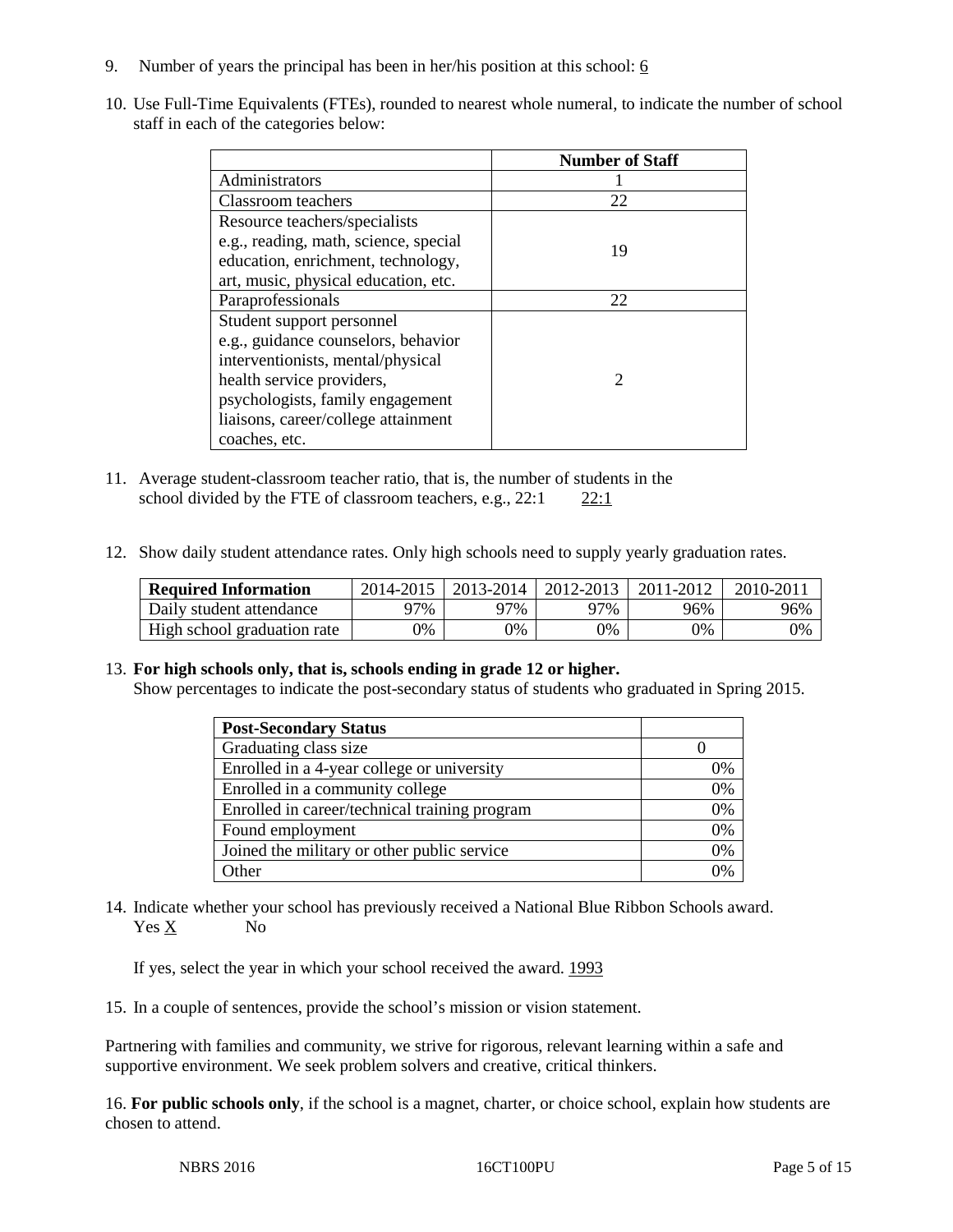# PART III – SUMMARY

Anna M. Reynolds Elementary School is the largest of four elementary schools serving children from grades pre-kindergarten through 4 in the town of Newington, CT. The school has a present enrollment of 481 students. Newington is a suburb of Hartford, CT, with a population just over 30,000. According to the 2010 United States Census, the population is 86.5% white, 7.6% Hispanic, 5.7% Asian, 3.5% black or African American, and 2.0% who identify as being two or more races.

In 1955, Northwest Elementary School opened its doors to the children in the northwestern corner of Newington. The school was renamed in 1980 for Miss Anna Reynolds, the school's first principal.

In 2000, an addition to the school was completed, connecting two wings and creating an enclosed courtyard for explorations in nature, play, and gardening. Also added in this renovation were a preschool classroom, two kindergarten classrooms, a new media center, and six new classrooms.

Traditions are important to the school community. Families and community members attend events during and after school. In the spring prior to a new school year, students who are entering kindergarten and their parents attend Kindergarten Visitation allowing the students to have a "mini"-kindergarten experience, while parents learn valuable information about our school and their child's future experiences. In August, incoming kindergartners visit prior to the first day to ride a bus, visit their classroom, and meet their teacher. Grade 1 and preschool teachers offer a Meet and Greet so parents and students can meet teachers and see classrooms. Open House/Curriculum Night for parents is in September. Parent/Teacher conferences in September, December, and March help our parents remain informed. We conduct a Veterans' Day assembly in November; a school-wide sing-a-long in December; winter and spring concerts; field day; Celebration of Learning awards day for all students with a special assembly honoring significant award winners; and an end-of-year slideshow with photos of all classes, learning experiences, and events. We also feature a step-up experience known as "Aloha Day" on the last day of school, where students see their next classroom, classmates, and teacher.

Our Parent Teacher Organization, which provides support for our programming and teachers, sponsors traditional school-wide events. These include a Father/Daughter Dance, Mother/Son Sports Night, End-of-Year Picnic, Holiday Craft Fair, and Talent Show.

Academically, learning targets are clearly articulated across all instruction, and success criteria allow students to understand quality work. A trimester math problem-solving initiative requires children to work collaboratively on a rigorous and involved math problem, which is differentiated by math ability level and thus improves students' critical thinking, social, and communication skills. Our semiannual Reynolds Writers contests allow students to develop their creativity through writing pieces which span across different genres. With our new curricula, students are exposed to more real-world problem solving with high levels of rigor through anchor experiences, which require application of multiple skills. Technology in the classroom provides students with an extraordinary range of learning opportunities. SMART Boards and Google Apps for Education are utilized by all grade level teachers. Students in grades K-2 use iPads to extend learning through motivating apps. Students in grades 3-4 have Chromebooks for school and home use, allowing real world connections, research opportunities, and increased collaboration.

We also utilize a Positive Behavioral Supports (PBS) structure, as well as many other initiatives and programs, to assist our students' socio-emotional growth. In addition to the many formal programs to be described later, informal interactions among students, staff members, and parents create a feeling of warmth, family, and connectedness. New families to our school often remark about the welcoming "feel" of our school.

The school was recognized as a National Blue Ribbon School in the 1993-94 school year. The celebration with students, teachers, administrators, town dignitaries, and other community members included a parade around town and newspaper articles. A great deal of pride was associated with the achievement, as evidenced by teachers proudly wearing tee shirts commemorating the award over many years and the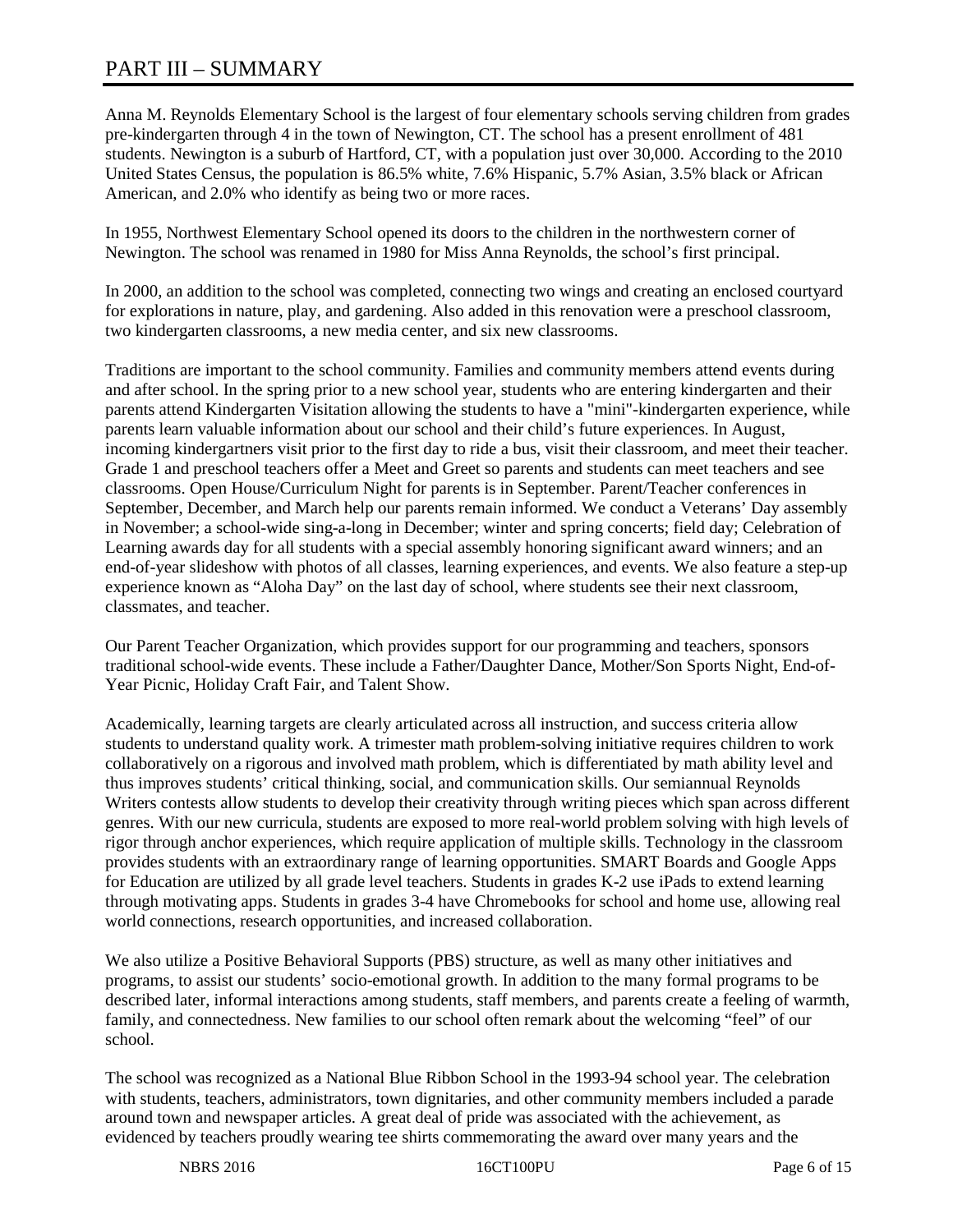display of a recognition banner on the front of the school for about ten years. It has been said that many families moved into the Anna Reynolds section of town due to this recognition.

The principal at the time, Richard Frank, believed that this recognition increased the confidence and motivation of the primarily young teaching staff, propelling the school to even higher heights through harder work, greater dedication, and stronger desire to learn and grow. Staff members increased in their collegiality and focus, expanding their desire to improve beyond just their own teaching responsibilities and classrooms. Further, the students and parents involved during these years had great pride and confidence that they were part of something special, and their subsequent work at the school seemed to support this belief.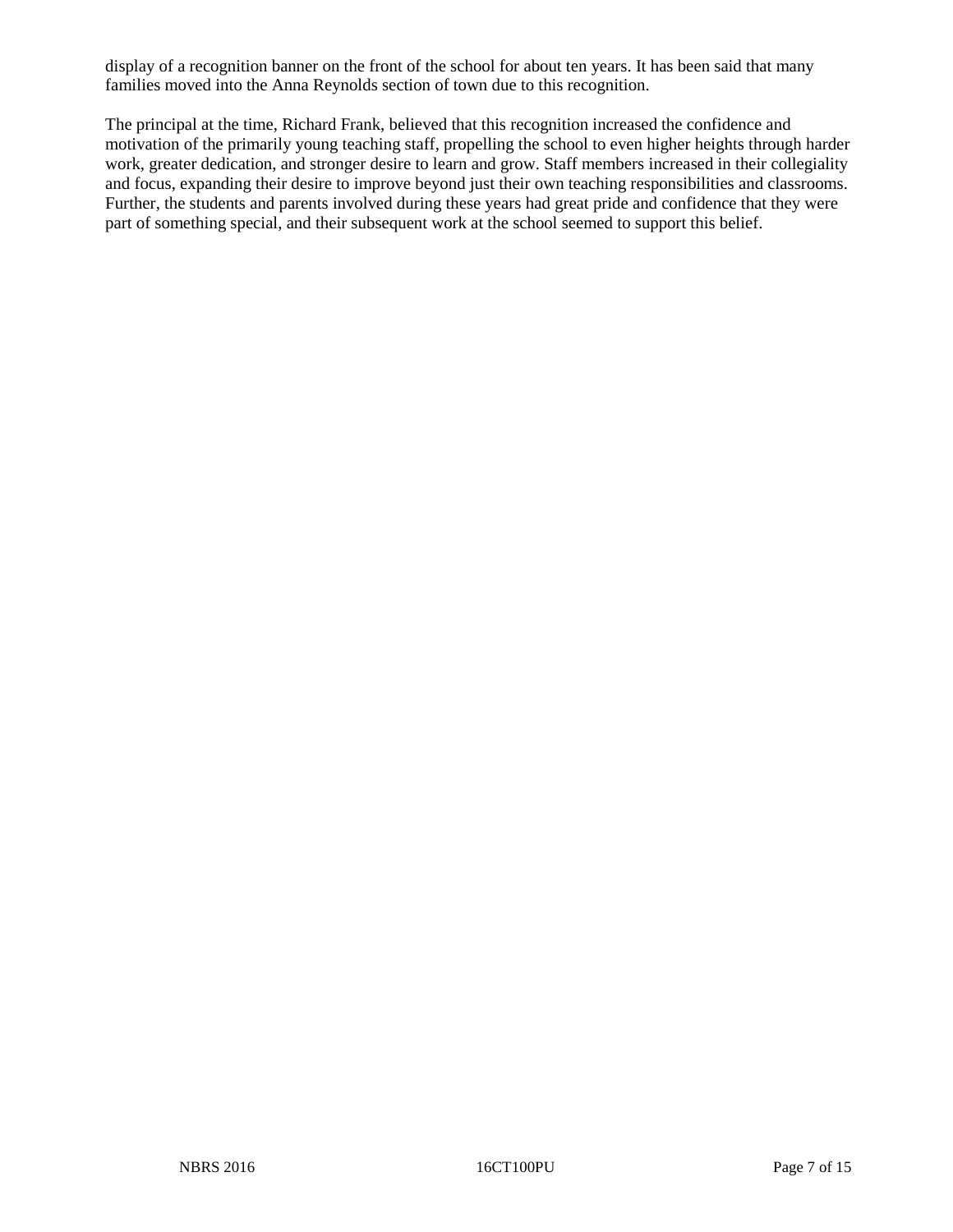# 1. Core Curriculum:

The written curriculum is based on state standards, which are organized into units of study based on specific topics or themes. Each unit includes enduring understandings and essential questions to provide a big picture for the purpose of learning. This approach was chosen to ensure that standards are taught in a rigorous and relevant manner versus in isolation. Standards aligned to each unit are unwrapped to clearly indicate what students need to know and be able to do. The curriculum also includes suggested resources to meet the standards. The curriculum determines what to teach, while the teacher determines how to teach.

In reading, the curriculum moves from the most foundational skills toward the most rigorous. Through guided reading, and within a readers' workshop model, these skills are taught at the developmentally appropriate time. Students read at their instructional level for many reading tasks, independent level for individual reading, and complex text level for close reading tasks. Units of study focus on both fiction and informational text. Recently written curricular units integrate science and social studies content with English Language Arts (ELA) instruction.

In writing, students learn to write for different purposes, including expository, opinion, and creative writing. Again, a workshop model is used to differentiate instruction and allow teachers to confer with students about their writing. Students are taught mechanics and usage through the workshop model and application to their own writing pieces.

In mathematics, flexible groups are used to target student needs in Tier I. The primary grades focus on building strong number sense and computation strategies. Thus, manipulatives are provided often, consistent with our philosophy that students must deeply understand math concepts beyond the execution of an algorithm. This philosophy continues in the intermediate grades, when students are asked to solve problems in multiple ways and represent solutions with models, rather than just complete calculations to arrive at an answer.

The social studies and science curricula include specific units of study aligned with state standards. In social studies, students engage in the inquiry process in their study of civics, history, geography, and economics. Content study focuses on their place in the world, from the classroom community to neighborhood, community, state, and regions. The science curriculum is based on content and inquiry standards that focus on earth, life, and physical sciences. Specific topics include properties of matter, energy transfer, forces and motion, ecosystems, life cycles, earth's systems, and science and technology. These content areas are increasingly integrated with ELA. Integrated units provide opportunities for students to authentically apply skills and strategies for reading informational text in their study of the content.

The early childhood program is a self-contained preschool for 3- and 4-year-old students with special needs. The program also includes some typically developing peers. Personal, social, adaptive, motor, communication, and cognitive development are addressed. The Connecticut Early Learning and Developmental Standards and the Preschool Assessment Framework are used to guide planning and assess student learning. Small group and/or individual instruction in the preschool program has shown a positive impact on students' readiness to acquire early kindergarten skills. Some students with special needs have been able to exit from special education or related service supports prior to kindergarten or shortly after their entry into kindergarten.

2. Other Curriculum Areas:

Students in grades K-4 access our special areas (music, art, wellness, library media, and technology) weekly, with wellness classes meeting two times weekly, while all other special areas meet once weekly. With the exception of the second wellness meeting, which is for 30 minutes, all other special area classes are 45 minutes in length. Each area is governed by district-wide curricula, which are based upon state and/or national expectations and standards within these disciplines.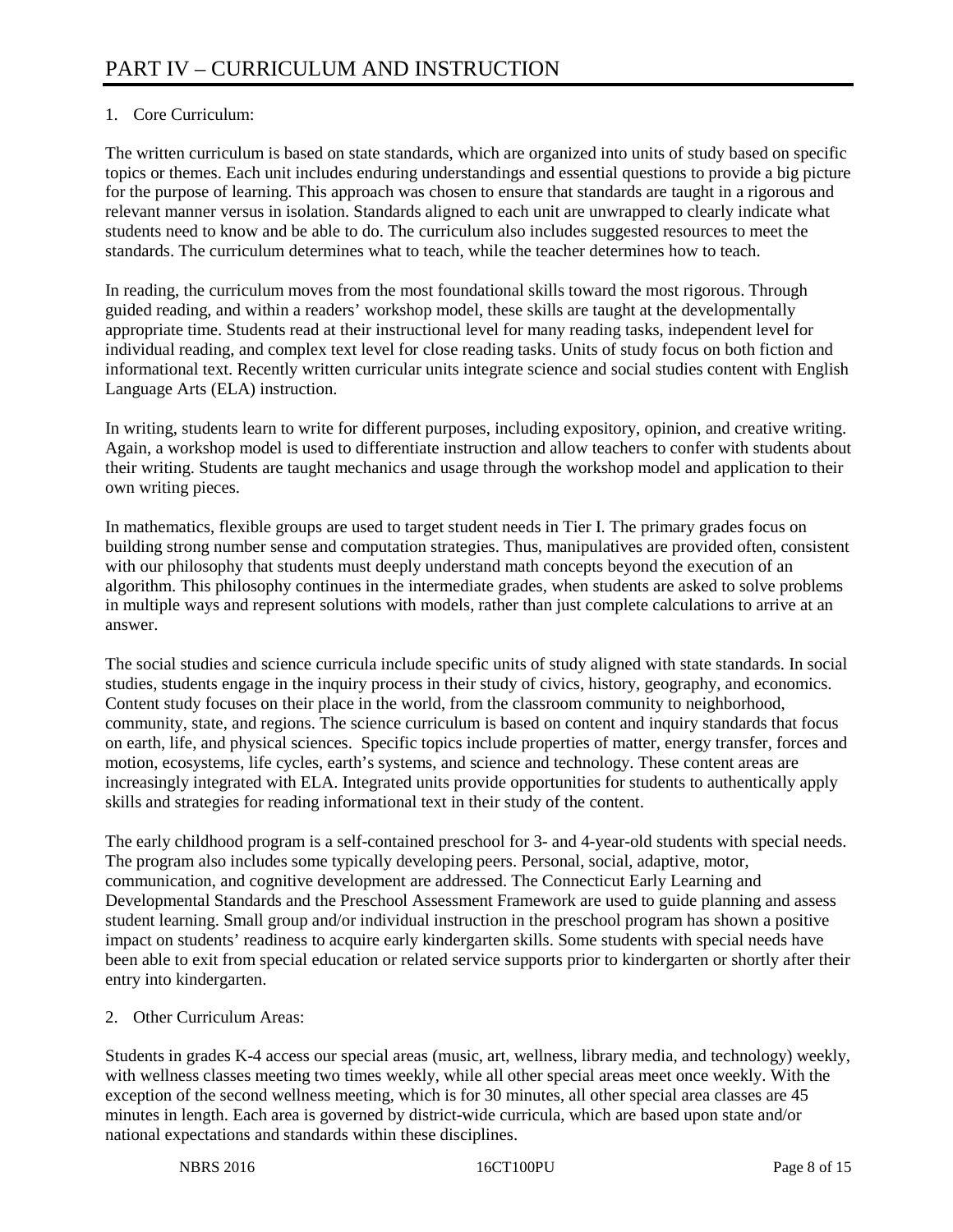In music, students learn foundational concepts such as rhythm and reading notation through explicit instruction and the regular production of vocal and instrumental music. Rubrics created by the district-wide elementary music teachers' professional learning community are used to assess students' skills. General music classes are participatory, with both individual and group performing required of students. Experimentation with instruments also occurs in the upper grades, culminating in the opportunity for grade 4 students to play an instrument in either the orchestra or band. Further, grade 4 students have the opportunity to participate in the chorus. In the general music and performance areas, there are numerous cross-curricular connections. For example, mathematics concepts are reinforced through the study of rhythm, time signatures, and meter. A literacy connection is the study of lyrics, including the frequent use of rhyming words in song lyrics and poetry.

In art, students are taught the elements and principles of art as foundational concepts. Such foundational skills include techniques for shading to create value, figure drawing, perspective, proportion, and color theory, all with immediate opportunities for application to comprehensive projects. Students have projects that require them to paint, draw, sculpt, and build, among other mixed media techniques. Students are taught to appreciate the artwork and styles of various famous artists as well as historical and cultural art influences. Then students use the same media techniques or artistic style to create their own works of art. Student artwork is celebrated and featured around our school and at Newington Town Hall, both from current and former Anna Reynolds students. Again, cross-curricular connections abound with assignments incorporating both the National Core Arts Standards and the Connecticut state standards. These include visual-spatial connections to geometry, such as drawing an object to scale; 2-dimensional versus 3-dimensional shapes; drawing with perspective; incorporating patterns; and using grids to copy pictures. Literacy connections include comprehension from visual stimuli and reading and comprehending informational text.

In wellness, students learn and practice skills that will help them to lead healthy lives. Students learn the discrete skills of playing sports and remaining fit, such as the correct techniques to throw and catch a ball, complete a forward roll, or execute a push up. In addition, time in each class is devoted to fitness-based conditioning, such as running, stretching, and strength training with body resistance. Students also spend a portion of each class applying these skills and improved fitness to game situations, learning to cooperate with teammates and resolve conflicts with others.

In library media, students visit the media center to learn how to access information and develop a love of reading. Each week, students check out books for reading at home. The curriculum in library media is evolving to meet the demands of the 21st century and therefore includes helping students to acquire digital literacy and citizenship skills, including how to evaluate the credibility of sources and respecting copyright by avoiding plagiarism of sources. An important aspect of the Library Media curriculum is to support our curricular standards in English Language Arts, especially through the research process.

In technology education, students learn many discrete technology skills, which include the use of software products, Google Apps for Education, and typing programs. The emphasis of our technology program is the use of technology to access and share information, as well as research and communicate findings. Teachers collaborate with the technology teacher so that current curricular topics and units of study can be enhanced through technology integration. For example, students use technology specials time to complete a research project related to an integrated social studies/English Language Arts unit.

3. Instructional Methods and Interventions:

For reading, writing, and mathematics, a workshop model allows for the most individualized and differentiated instruction and promotes student independence and ownership over learning. Flexible groups help meet individual student needs. These groups can take the form of traditional guided reading or math groups, or they can be based more upon specific strategies students need to acquire. Through the workshop model, all students will experience daily mini lessons; small flexible groups; various stations, centers, or literacy/math tasks (i.e., word work, fluency tasks, independent reading, partner reading, listening to reading, writing, skill maintenance practice, math fact practice, challenge stations, competitive games, etc.); and whole-group sharing and self-assessment to conclude the workshop. Throughout the instructional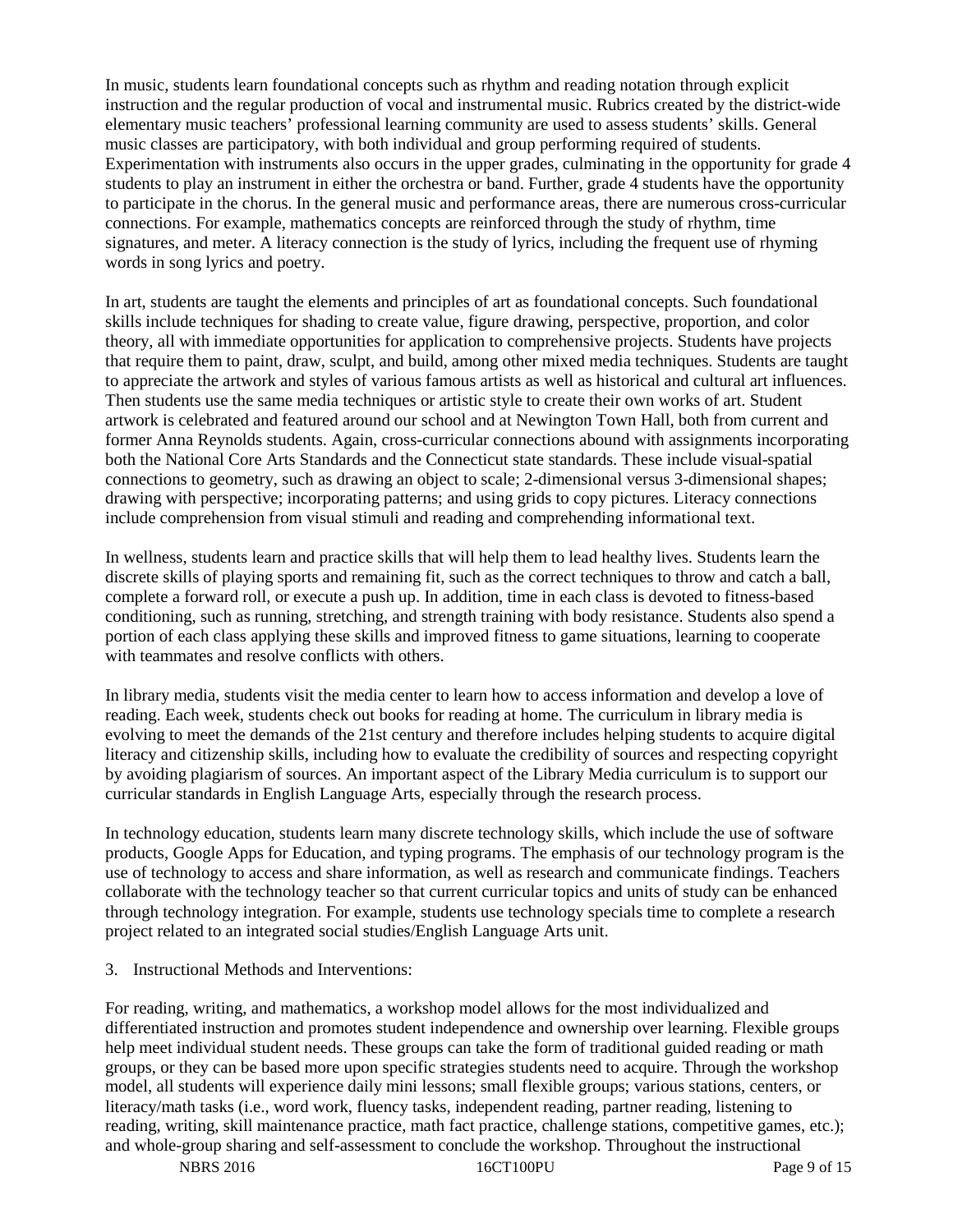period, opportunities for student-to-student discussion are provided. Through the use of questioning techniques and discussion protocols, students are encouraged to ask questions, analyze their own thinking, and share their ideas. Differentiation within the workshop model includes both remediation for students with skill deficits and challenge for students already performing at grade level expectations.

Technology application, specifically iPad usage in grades K-2 and Chromebook usage in grades 3-4, is embedded throughout the curricula. For example, students practice math facts and solve math problems collaboratively through technology, and writing pieces are composed with increasing frequency on Chromebooks. Student research is now often conducted via technology.

For students performing below grade level expectations, which we determine in part through universal screening assessments given three times a year, we undertake a tiered response to intervention approach, utilizing research-based programs and strategies. Beyond Tier I, teachers differentiate within the Tier I structure, which is aided by the workshop model. If Tier I differentiation is unsuccessful, Tier II intervention is provided, which involves providing small group remedial instruction. If Tier II intervention is unsuccessful, intensive Tier III interventions are provided. Tier III intervention is individualized and always provided by our support reading or math staff. All students receiving Tier III intervention are monitored by our Early Intervention Planning Team, which consists of teachers, support staff, and principal. If Tier III intervention is unsuccessful, a referral to a Pupil Placement Team is undertaken to evaluate the need for special education services.

For students performing above grade level, classroom differentiation is the most frequently utilized approach. However, we also have a talent pool program, known as Explore, whereby students showing great aptitude and interest in their learning can be accepted and join the group for topics of interest. This program is open to students in grades 2-4.

4. Assessment for Instruction and Learning and Sharing Assessment Results:

Formal and informal assessments are used to determine students' growth and performance. Formally, we administer district-wide assessments three times a year to determine students' progress with respect to reading, mathematics, and writing. Universal screening assessments are administered tri-annually to assess foundational skills. These data initiate conversations about which students might be in need of intervention services. In addition, benchmark assessments, such as the nationally normed Measures of Academic Progress (MAP) and our district-created writing prompt, measure students' growth and assess their learning with respect to our curricular standards in reading, mathematics, and writing.

Analysis of student scores on screening and other assessments is conducted via grade level data review meetings. Students are sorted into quadrants/categories based upon their needs to create intervention plans. Students scoring below the benchmark are progress monitored weekly via screening assessments probes. Interventions and progress monitoring data are warehoused in a district-created website called "NPS Data."

On a more granular level, grade-level data teams use data driven decision making to improve student learning in narrow areas of focus. Grade level teams, which meet weekly, use common formative assessments (CFAs) to elicit students' levels of knowledge and skill. A pre- and post test model is used to evaluate students' growth over several weeks. On a larger scale, our school-wide data team meets monthly to examine school-wide data, as well as to create, monitor, and adjust our School Improvement Plan, which has implications for professional development and practice.

Student progress is shared in various ways with students and families. Students are typically provided their results in real time, especially for screening and benchmark assessments.

Parents learn about their children's progress in several systematic ways. Each grade level created a reporting sheet they send tri-annually to share universal screening results. Also, MAP scores are printed and sent home, along with an interpretation guide for parents. Math unit assessments are often sent home, so that parents can see students' progress more regularly. Teachers also use informal methods of sharing students'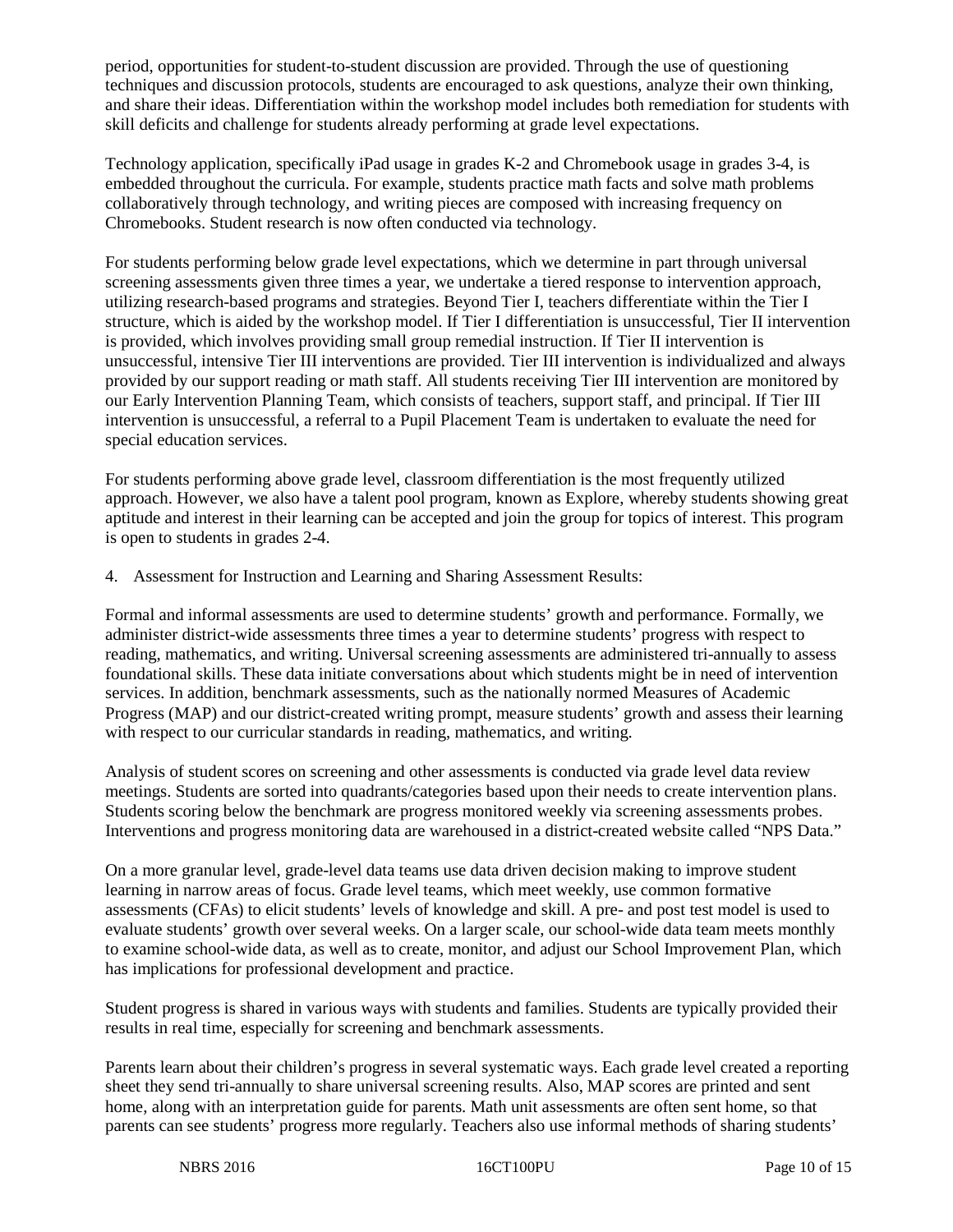progress, which include sending home corrected work or individual data sheets and direct communications with families.

Data often reveal achievement gaps for subgroups of our population. Aside from providing an accessible curriculum, we examine subgroups' data through our district-wide and school-wide data teams, and our entire staff is exploring cultural proficiency, in an effort to meet all students' needs.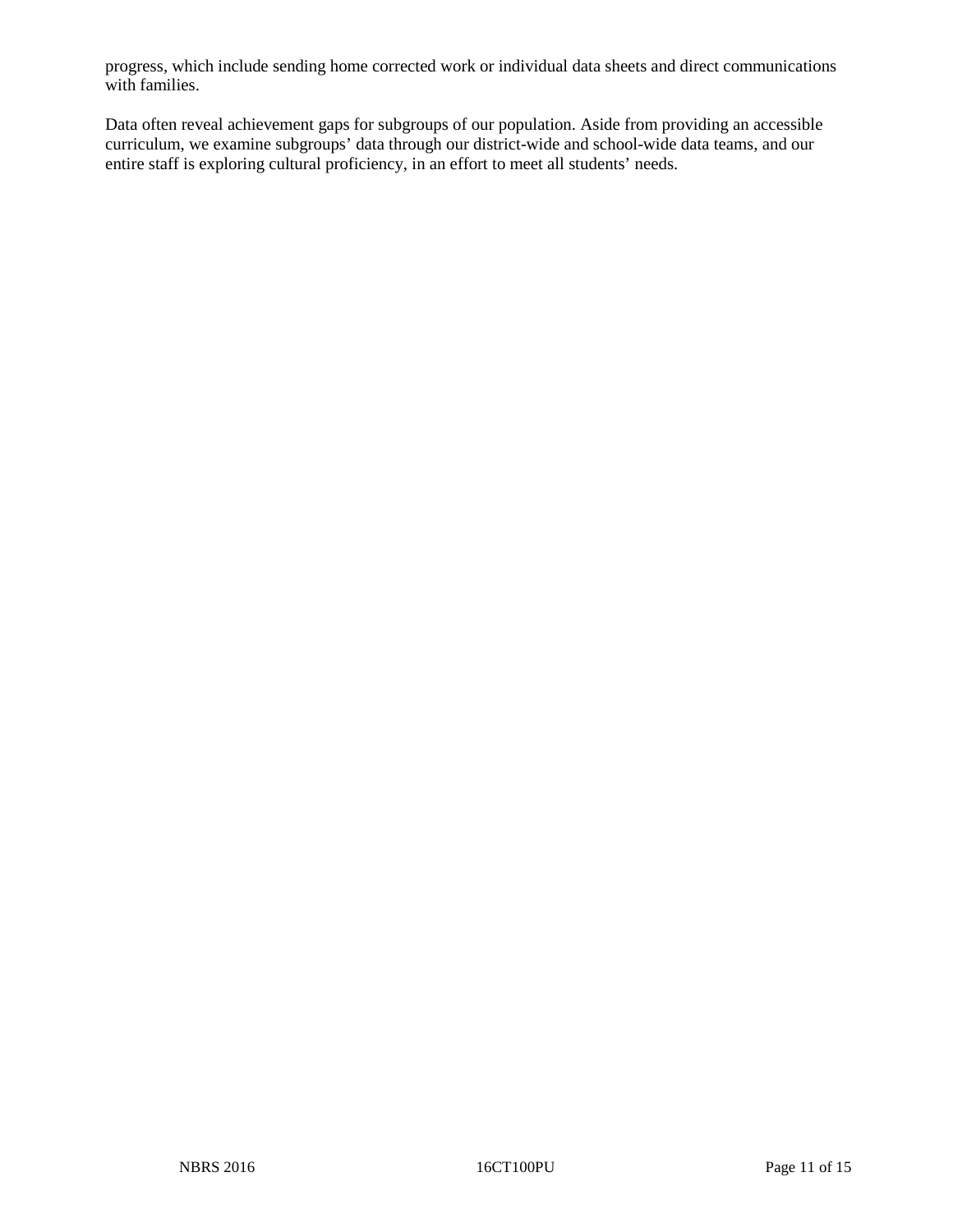# 1. School Climate/Culture:

At Anna Reynolds Elementary School, we strive to surround our students with positive academic and social-emotional messages. We want students to believe in their ability to achieve academic success through hard work and to feel safe, supported, and part of a family-like atmosphere. All expectations are communicated through our Positive Behavioral Supports (PBS) strategies, by which we teach and reinforce expected behaviors and dispositions. Our PBS structure will be described fully in Part VI.

Academically, students are challenged on a regular basis to persevere. Our vision statement calls for rigorous experiences that engender deep thinking, problem-solving, and lifelong learning. To accomplish our vision, we provide students with rigorous math problems to collaboratively solve through our Trimester Math Problem-Solving Initiative. We offer Reynolds Writers school-wide writing contests to provide students an open-ended opportunity to create. We use curricularly based anchor experiences where students can show their learning in real-world contexts.

Socio-emotionally, we support our students in many ways, such as our PBS structure, School Families, Bucket-Filling metaphor, and many other ways, which will all be explained in detail in Part VI.

As will be discussed below in Question 4, the committees and teams to which our teachers belong allow for a distributed leadership model where many perspectives are shared and valued. Each year, three major principles of our work are shared with all staff. They are: "1) Empowerment: Our staff members feel competent and believe that they are equipped to make decisions in the best interest of our students and school. Our teachers have sound ideas that can improve what we do; 2) Collegiality: Our staff works together to solve problems of practice. We do not work in isolation. What we learn, we share; and 3) Risk Taking: We do not advance if we do not try new things and experiment. We are not afraid to do things differently." With these principles in mind, our team works together for the betterment of all students and staff.

# 2. Engaging Families and Community:

Anna Reynolds Elementary School has positive relationships with its community at large. There are formal and informal ways in which this relationship is fostered and maintained. First, there are district-wide opportunities for parental involvement. These include: parent teacher conferences in September, December, and March; Open House/Curriculum Night; Kindergarten Visitation for incoming kindergarteners' families in April/May; Kindergarten bus ride just before school begins in August; Grandparents' and Special Friends' Week; Town Wide Art Show; and winter and spring concerts; among others. These provide our families regular opportunities to come to our school and interact with staff to learn about our programs.

Aside from the district offerings, our Parent Teacher Organization, which meets monthly and opens its meetings to all parents and teachers, provides our school with many more opportunities for community events. These events are opportunities for students, parents, and staff members to interact in a casual and social way, building rapport and strengthening connections. Some of these events were outlined in Part III. This group also raises money to fund many special purchases that are outside our usual budget. Such purchases have included: science enrichment presentations; cultural enrichment presentations; authors-, writers-, and artists-in-residence; playground equipment; and new chairs for our cafetorium.

Also, our school has some traditional community-building events, many of which were discussed in Part III. We also have a One Book, One School program, whereby each family receives the same book annually from our school. Families read the book at home with their children, and teachers continue the conversation at school. Our student news program, WRSN, provides families information. Another aspect of our community involvement is our volunteer network. This extends to our nearest collegiate partner, Central Connecticut State University, from which we have received student interns who volunteer their time in our classrooms. Also, we regularly host student teachers and administrative interns from local universities, so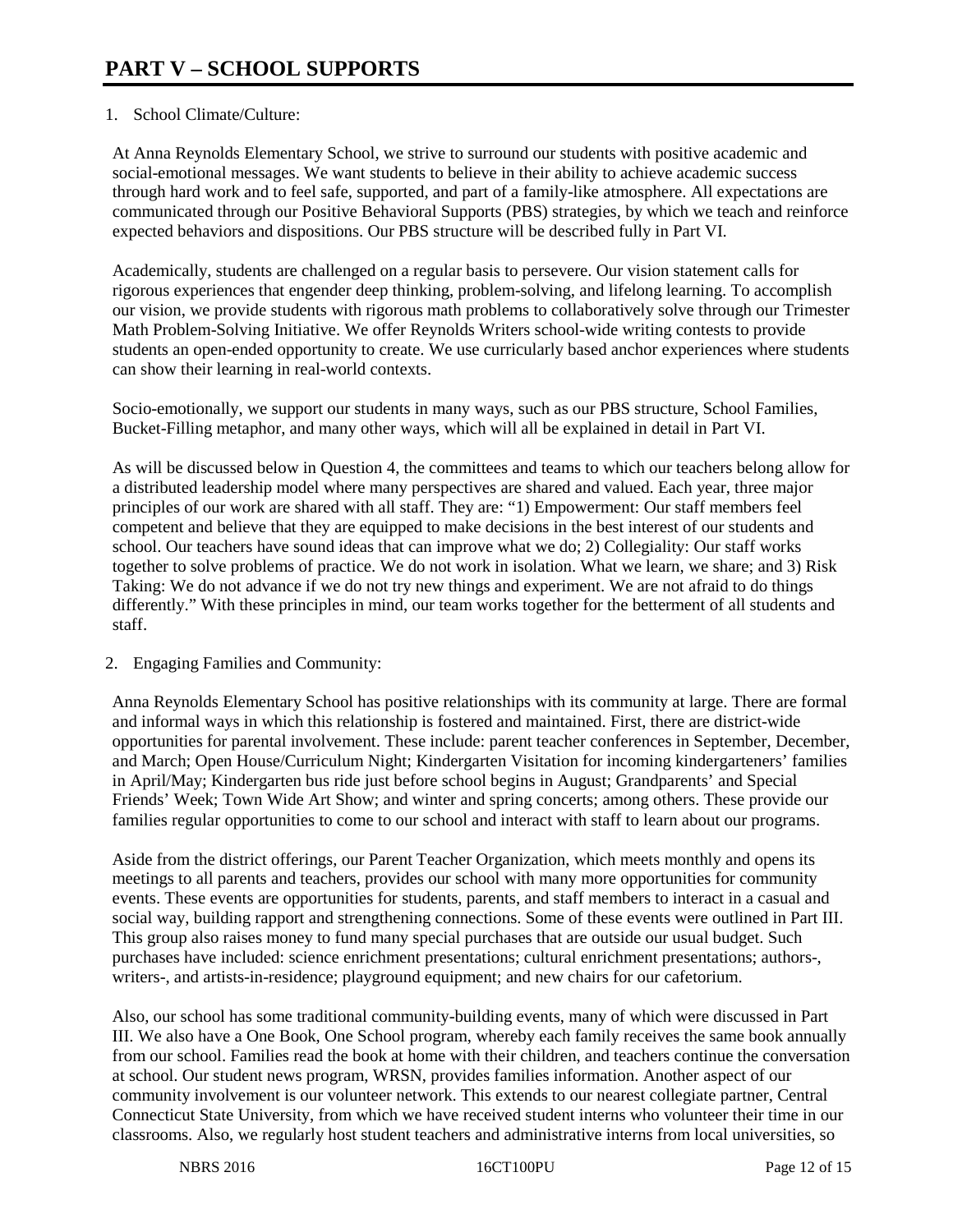we can help to educate and welcome the next generation of educators. We also have many family members volunteer at our school. Volunteers regularly assist in our daily operations with such tasks as: shelving books in our media center, hanging decorations for our concerts, and practicing sight words with children. Finally, we have many guest readers come to our school, including bus drivers, parents, our principal, superintendent, and state representative. Our children learn that literacy and having fun together are important to all members of our community.

# 3. Professional Development:

Professional development (PD) at Anna Reynolds Elementary School takes many forms. There are districtwide, school-wide, and individual PD opportunities. Some opportunities are for all to experience, while others are optional and attended by choice.

At the district level, PD opportunities are overseen by the Office of Human Capital Development (HCD). This office plans and coordinates PD opportunities that are provided to all on designated PD days in the calendar, as well as many optional opportunities, including outside workshops that teachers can attend. This office also allocates an amount of PD money for each school. This money is typically used to reimburse teachers who attend an outside conference. District-wide Professional Learning and Strategic Planning Committees provide recommendations to HCD about upcoming PD opportunities and needs.

At the school level, the Strategic Planning Team meets monthly to plan PD opportunities for our school based upon needs identified by our School Improvement Plan (SIP). This team facilitates the action steps of our SIP coming to life. In this year's school calendar, there are 16 early-release Tuesdays that allow for 90 minutes of educator PD. These are sometimes used for district-wide learning. However, most often, they are planned by our school based upon current needs and SIP action steps.

A structure known as Collegial Visits enhances teacher collaboration and learning from one another. During a Collegial Visit, a grade level teacher or coach will host the other members of the grade level to view a portion of a lesson. This viewing typically follows some formal learning by the teachers about an SIP-connected topic about which the team wishes to know more. After viewing the lesson, the entire team meets together to debrief what was seen and what implications can be made for practice.

Vertical conversations are used to enhance our knowledge of curricular standards and expectations. These conversations are typically conducted on the early-release Tuesdays referenced above and have included sharing student work and unwrapping standards. Thus, our teachers better understand the student expectations of grades surrounding theirs.

Our coaching team provides many optional PD opportunities, many of which are embedded into the workday. For example, teachers learn about rubrics as they need to create one for a short-cycle assessment during a weekly grade level data team meeting. Further, the coaches have provided optional, curricularly based sessions before and after school, and they work with teachers individually to provide focused PD.

# 4. School Leadership:

Leadership at Anna Reynolds is distributed amongst many individuals and groups. Various committees and teams help the school function at a high level. Most teams meet monthly.

The School-Wide Data Team is charged with analyzing school-wide data and creating and monitoring the School Improvement Plan (SIP). This team consists of the grade-level data team facilitators, so that issues related to the functioning of the grade level data teams can be discussed together. This team also reviews recommendations from the district data team in order to determine if patterns found at the district level apply to our school.

The Strategic Planning Team is charged with operationalizing the academic portions of the SIP. The team unpacks the academic action steps in the SIP to create meaningful professional development opportunities for teachers and provide students with rigorous experiences. They organize the Collegial Visits, vertical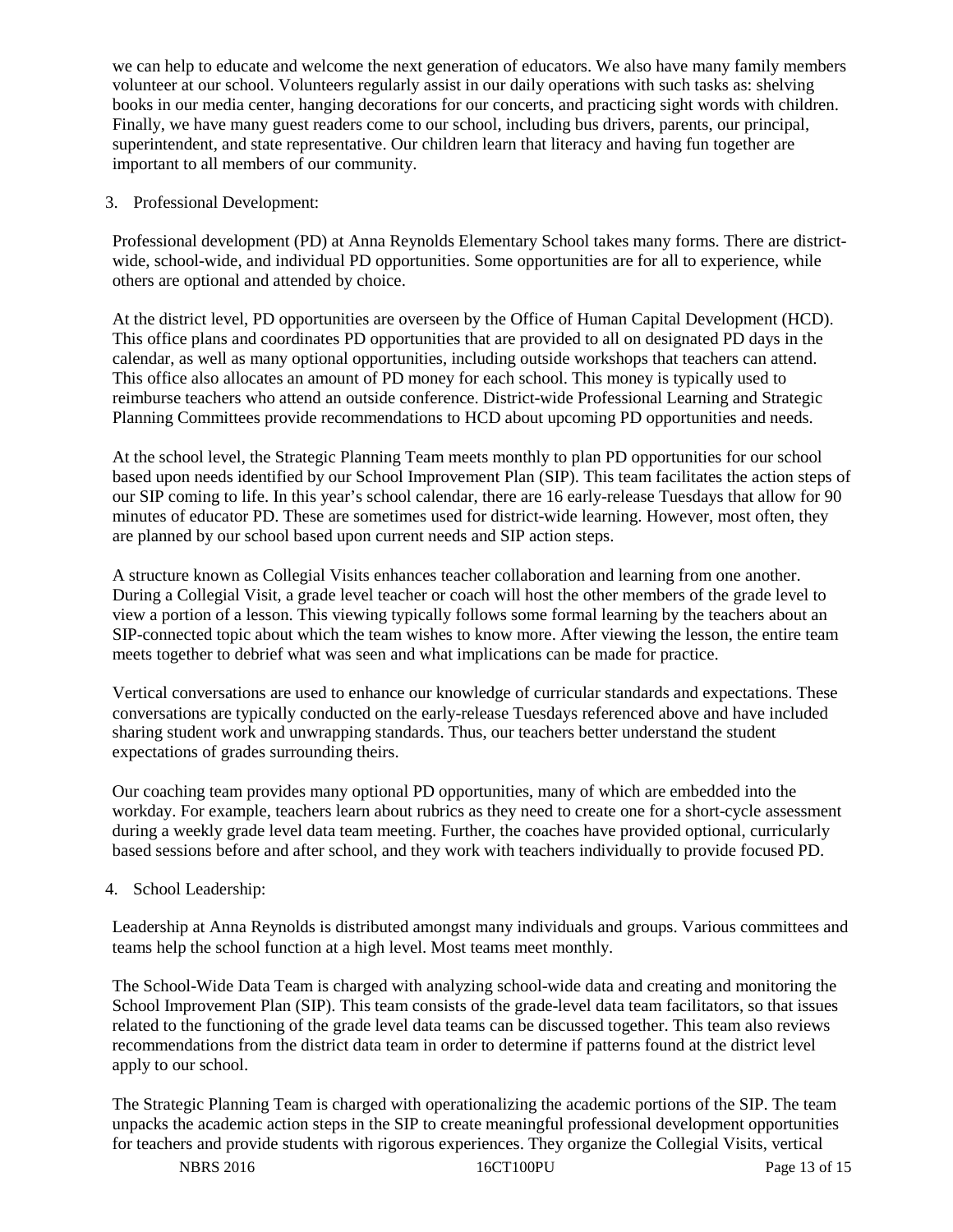conversations, early-release Tuesday workshops, and Trimester Math Problem Solving Initiative (See question #3). A subset of this team, the Strategic Planning Leadership Team, meets over the summer to plot out a draft view of the learning needs and experiences for the year. The coaching team meets weekly with the principal to fine-tune the professional development plans on an on-going basis.

The Positive Behavioral Supports Committee (PBS Committee) serves to ensure that our school's climate is positive and supportive for students. They plan the explicit lessons we teach to students each year for our behavioral expectations, and they operationalize the action steps of the SIP related to school climate. Two groups who work closely with the PBS Committee are the Student Council, which consists of student representatives from each classroom, and our School Families Committee. Both of these groups help to put into motion SIP school climate action steps.

The Decision-Making Team creates systems for efficient and safe operations at our school. The members or principal can bring needs to the team, which will work together to create solutions. This team also provides budget leadership, facilitating conversations at the grade or specials team level and entering initial requests into the budget system.

Our Crisis Intervention and Psychological/Physical Management Training Teams both serve to help our school maintain safe operations in the face of emergency situations and behavioral episodes. Members of each team are trained to act on behalf of the school to identify and mitigate threats to safety.